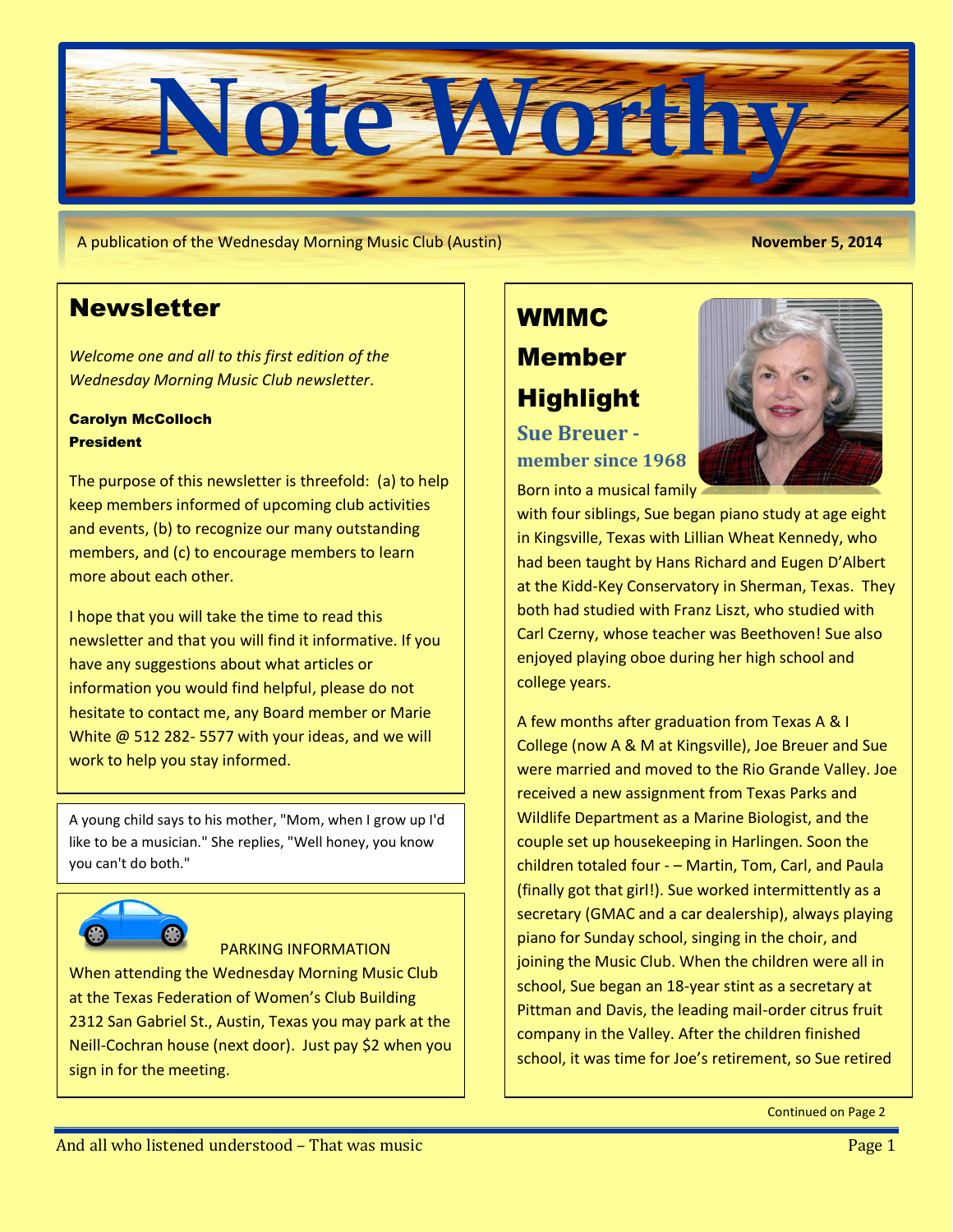also, and the couple moved to the waiting property near Dripping Springs to start a new phase of their lives. Joe had had cancer surgery by that time, but they both enjoyed several years of quiet, happy living in the Hill Country, and they were able to travel extensively.

At a state-wide music club convention in 1968, several members of Wednesday Morning Music Club befriended Sue and invited her to join the club. Sue served on many WMMC committees, and then she held offices including WMMC President, District President and State President. After Joe passed in 1990, Sue moved to Austin. Grandchildren came, and there are now five, plus a great-granddaughter, all wonderful, of course!

During her term as President of the Texas Federation, Sue attended National Conventions in all parts of the country, and she has been attending ever since. She also enjoyed performances at Opera in the Ozarks near Eureka Springs, Arkansas with other WMMC members. Soon Sue was on the OIO governing board, and she has served as Vice President for several years. At the National level, Sue has served in the following positions: Chair of the Stillman-Kelly Award (for high school instrumentalists) and the Thelma Byrum Award (an adjunct award for pianists only). Currently Sue is our National Historian and a member of the Outgoing National Presidents Award Fund Committee.

## **Thank You**

Our sincere thanks go to all who participated in the October 3<sup>rd</sup> and October 15<sup>th</sup> programs. Our appreciation especially goes to Katharine Shields, Gena Tabery, Kit Thompson, Catherine van Zanten, Suzy Gallagher and Ashley Eledge who helped at the October 3<sup>rd</sup> program, and to Virginia Kniesner, Joy Gooden and Stephen Falk for their help at the October 15<sup>th</sup> program. Thanks also to Nan Hampton who provided the vase of lovely fall flowers on October 15<sup>th</sup>, and, of course, thanks to Kit for set up and Ashley for beautiful photographs.

## **CALENDAR OF EVENTS**

#### **November 5**

WMMC International Program – 10 AM – 11:00 2312 San Gabriel, TX Federation of Women's Club bldg. WMMC Chorus Rehearsal 11:15-11:45

#### **November 9**

Tapestry Singers – 4 PM The Austin Women's Chorus presents "Endless Song" St. Matthew's Episcopal Church, 8134 Mesa Drive \$15, Seniors \$10

#### **November 12**

WMMC Chorus Rehearsal – 12:30 – 1:45 Armstrong School of Music, 404 Camp Craft Rd.

#### **November 16**

Balcones Community Orchestra - 4 PM Place – Ascension Lutheran Church, 6420 Hart Lane Soloist Steve Girko, principal clarinetist with Austin **Symphony** Donations appreciated

#### **November 22**

Central Texas Medical Orchestra – 7:30 PM St. Michael's Episcopal Church, 1500 N. Capital of Texas Highway (Loop 360) Benefit concert supporting "Healing Our Heroes Project" Soloists: Amy and Bion Tsang Guest Artist: Mela Sarajane Dailey (WMMC Honorary Member) Jeffrey Jones-Tegona

Butler School of Music website calendar: http://www.music.utexas.edu/calendar